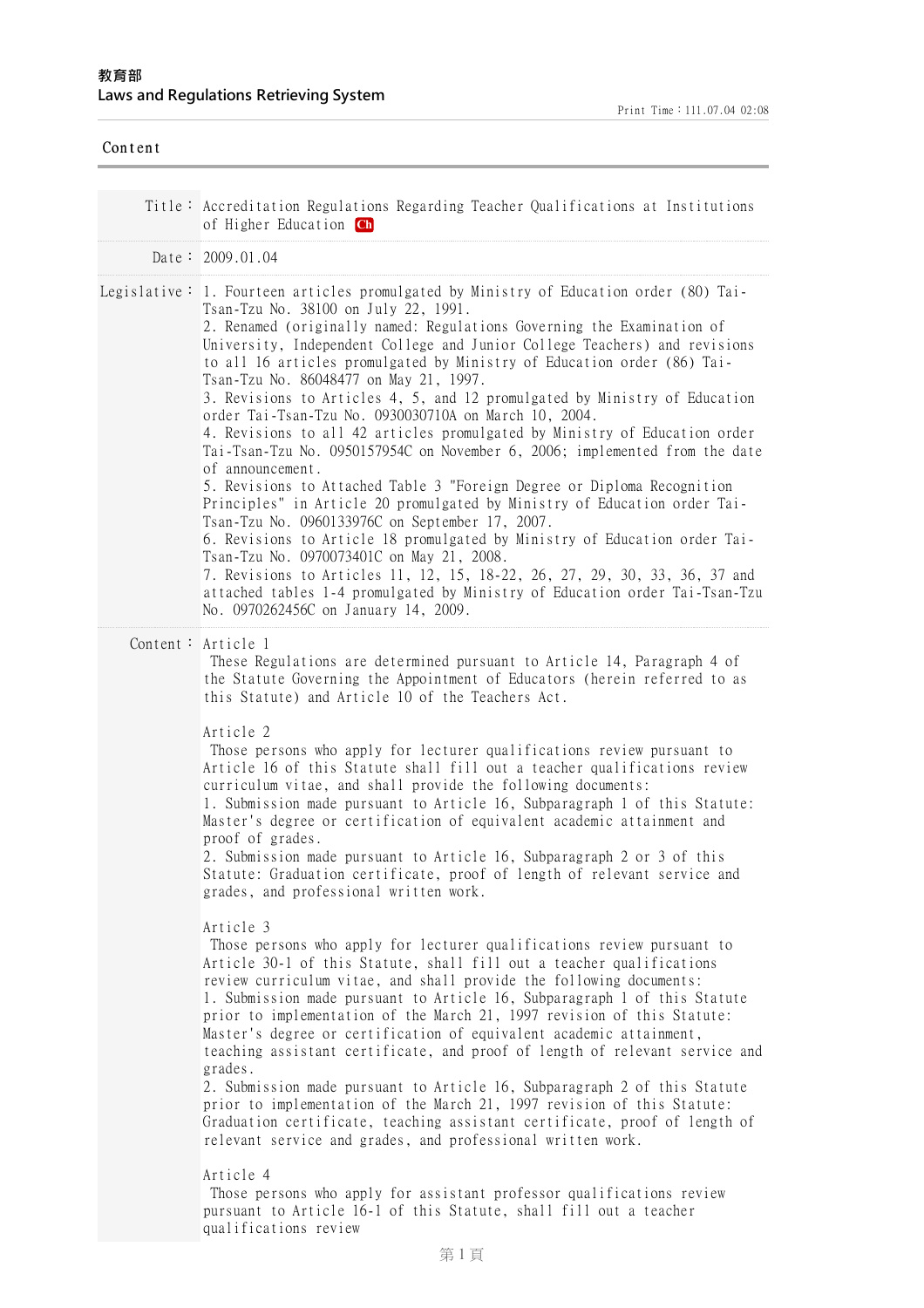curriculum vitae, and shall provide the following documents: 1. Submission made pursuant to Article 16-1, Subparagraph 1 of this Statute: Ph.D. Degree or certification of equivalent academic attainment, proof of grades, and professional written work.

2. Submission made pursuant to Article 16-1, Subparagraph 2 of this Statute: Master's degree or certification of equivalent academic attainment, proof of length of relevant service and grades, and professional written work.

3. Submission made pursuant to Article 16-1, Subparagraph 3 of this Statute: Graduation certificate, proof of length of relevant service and grades, and professional written work.

4. Submission made pursuant to Article 16-1, Subparagraph 4 of this Statute: lecturer certificate, proof of length of relevant service and grades, and professional written work.

### Article 5

Those persons who apply for associate professor qualifications review pursuant to Article 17 of this Statute shall fill out a teacher qualifications review curriculum vitae, and shall provide the following documents:

1. Submission made pursuant to Article 17, Subparagraph 1 of this Statute: Ph.D. Degree or certification of equivalent academic attainment, proof of length of relevant service, and professional written work. 2. Submission made pursuant to Article 17, Subparagraph 2 of this Statute:

assistant professor certificate, proof of length of relevant service and grades, and professional written work.

# Article 6

Those persons who apply for associate professor qualifications review pursuant to Article 30-1 of this Statute shall fill out a teacher qualifications review

curriculum vitae, and shall provide the following documents: 1. Submission made pursuant to Article 17, Subparagraph 1 of this Statute prior to implementation of the March 21, 1997 revision of this Statute: Ph.D. Degree or certification of equivalent academic attainment, teaching assistant certificate or lecturer certificate, proof of length of relevant service, and professional written work.

2. Submission made pursuant to Article 17, Subparagraph 2 of this Statute prior to implementation of the March 21, 1997 revision of this Statute: Master's degree or certification of equivalent academic attainment, proof of length of relevant service, and professional written work.

3. Submission made pursuant to Article 17, Subparagraph 2 of this Statute prior to implementation of the March 21, 1997 revision of this Statute: Lecturer certificate, proof of length of relevant service and grades, and professional written work.

# Article 7

Those persons who apply for professor qualifications review pursuant to Article 18 of this Statute shall fill out a teacher qualifications review curriculum vitae, and shall provide the following documents:

1. Submission made pursuant to Article 18, Subparagraph 1 of this Statute: Ph.D. Degree or certification of equivalent academic attainment, proof of length of relevant service, and proof of the major academic contribution of creation or invention or important professional written work.

2. Submission made pursuant to Article 18, Subparagraph 2 of this Statute: Associate professor certificate, proof of length of relevant service and grades, and important professional written work.

## Article 8

In-service personnel who had received a teaching assistant certificate or lecturer certificate from the Ministry of Education (herein referred to as the MOE) prior to implementation of the March 21, 1997 revision of this Statute, and who have continued to teach without interruption, may apply for review of a higher level of teacher qualifications as prescribed in the original promotion regulations before the revision took effect. However, review procedures must still be implemented in accordance with these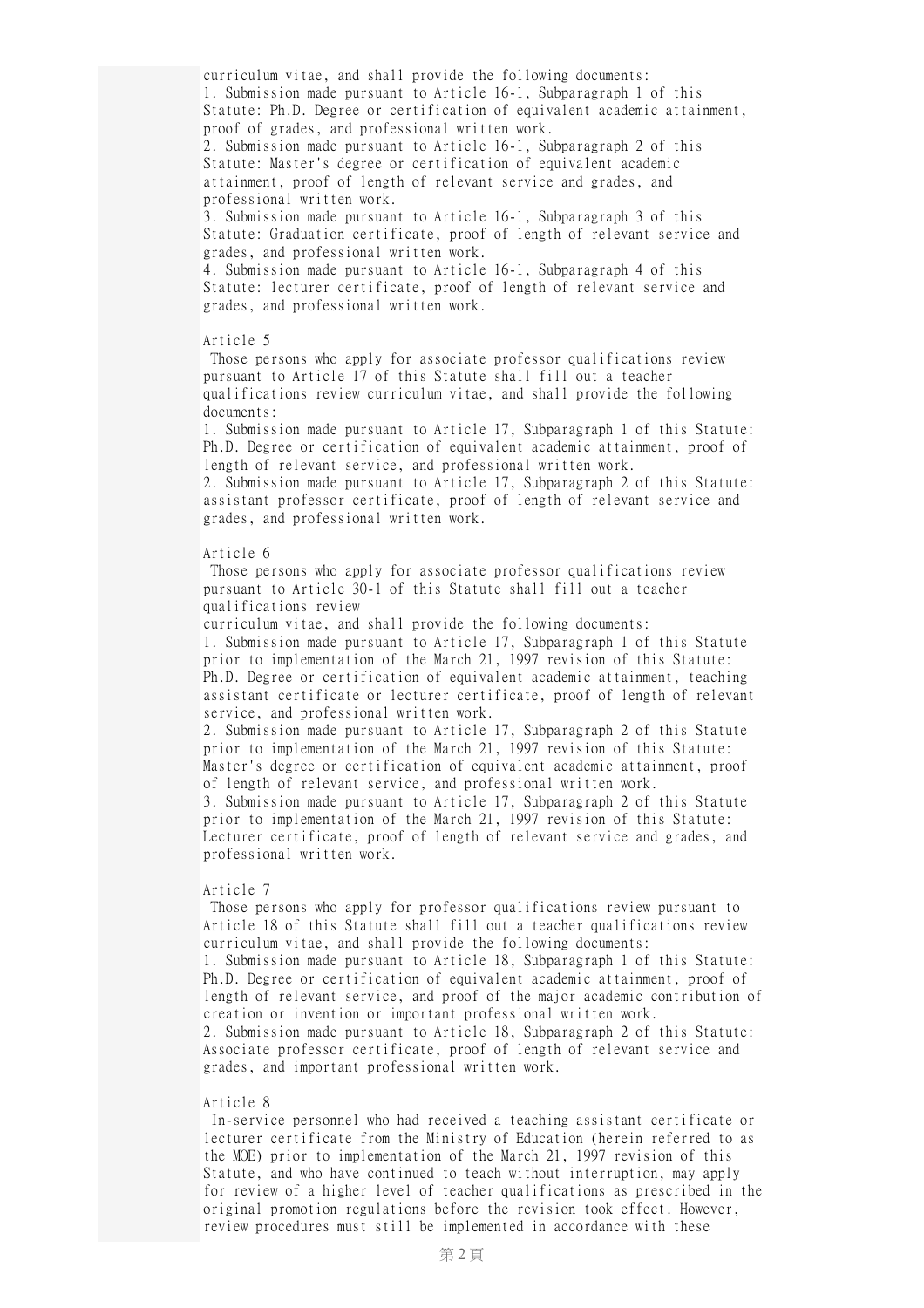Regulations.

Article 9

In the foregoing article, the requirement that applicants must have continued to teach without interruption means that an applicant must comply with one of the following regulations:

1. Full-time teachers: Must actually teach during each term. However, the case shall not be subject to this restriction when the applicant has not actually taught due to an approved sabbatical leave or leave without pay. 2. Part-time teachers: Must continuously have an employment contract during each term, must actually teach at least one full credit hour each term, and must perform at least 18 hours of classroom teaching.

3. Part-time teachers at national or special municipality open universities, open colleges attached to open universities, open schools of continuing education, or open college schools of continuing education: Must actually teach at least two full credit hours each term. 4. Full-time teaching assistants: Must have an employment contract during each academic year, and must assist teaching and research.

Article 10

The length of service of persons in Articles 16-18 of this Statute engaging in research work, specialized professions or duties, or teaching shall be calculated using the following method:

1. Length of service performing research work or specialized professions or duties shall be calculated on the basis of the beginning and ending dates on formal proof of employment issued by the employing institution or organization.

2. Length of service teaching at a certain level shall be calculated on the basis of the starting date on the applicant's teacher certificate at that level. However, if the starting date on the teacher's proof of grade is later than the date on that person's teacher certificate, length of service shall be calculated on the basis of the starting date on the teacher's proof of grade.

3. If a full-time teacher had engaged in approved full-time continuing education or research, the length of time spent engaging in full-time continuing education or research may account for a maximum of one year when applying for promotion. If a teacher receives approval for a temporary transfer, but who is still responsible for on-campus teaching at the original school during the transfer period, the length of the transfer period may account for a maximum of two years.

4. The reviewing school and MOE may, in accordance with these Regulations, include the applicant's time spent as a full-time teacher at foreign school within the applicant's length of service, but only if the foreign school is on the MOE's foreign university reference list (herein referred to as the reference list). If a school is not on the reference list, time teaching may be counted only after review and approval by the MOE.

With regard to time spent performing research work, or specialized professions or duties in the foregoing paragraph, the school may determine such time on the basis of the applicant's past experience in accordance with relevant regulations of this Statute's enforcement rules.

Article 11

The professional written work in Article 14, Paragraph 2 of this Statute shall comply with the following regulations:

1. Must consist of the applicant's original writings, and may not be a compilation containing the adapted, edited, combined, or arranged works of others, or other non-academic work.

2. May be a monograph published and publicly issued after the applicant received teacher qualifications at his or her previous level and within the most recent five years prior to submission, or an work published in a domestic or foreign academic or professional publication (including formal review procedures; may be published in or use an online journal), or a work that the foregoing publication has submitted proof that it will regularly publish, or a work presented at a domestic or foreign symposium with formal review procedures which was published in the collected symposium papers (including publication in CD/DVD form). However, if the applicant was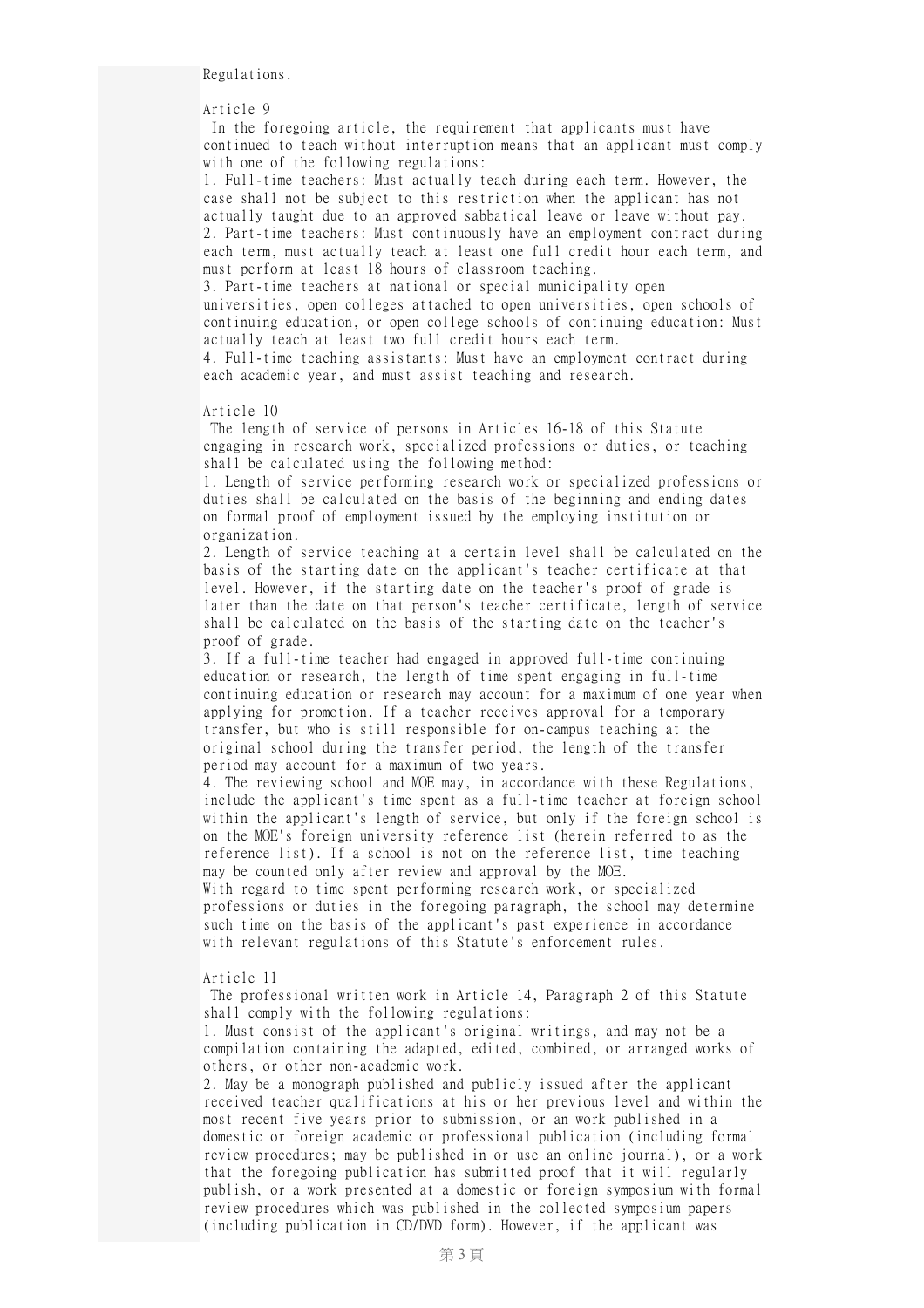pregnant or gave birth after receiving teacher qualifications at her previous level and within the most recent five years prior to submission, the applicant may request to submit a work published after the applicant received teacher qualifications at her previous level and within the most recent seven years prior to submission.

3. Works written in a foreign language should be accompanied by a Chinese abstract. If reviewer candidates in the relevant field who are familiar with the foreign language in question cannot be located in Taiwan, the MOE may require that the entire work be translated into Chinese or English. 4. When two or more works are submitted, the applicant shall select a representative work and reference work(s). If a work consists of a series of relevant studies, the studies may be combined as a representative work. A representative work may not be a previously-submitted representative work.

If the name or content of the representative work in the fourth subparagraph of the foregoing paragraph is changed, the case shall be handled as prescribed in Article 14.

### Article 12

The representative work in Paragraph 1, Subparagraph 4 of the foregoing article shall comply with the following regulations:

1. Must be connected with the subject taught by the applicant. 2. May not be part of a degree thesis. However, if the applicant never submitted the degree thesis for review, or has pursued research constituting an extension of the degree thesis, the applicant has actively submitted an explanatory statement, and professional review has determined that the representative work possesses considerable innovation, the case shall not be subject to this restriction.

If a representative work fails to comply with any one of the requirements of the foregoing paragraph, the applicant will not pass teacher qualifications review.

# Article 13

If the representative work in Article 11, Subparagraph 4 was completed collaboratively by several persons, it may be submitted by only one person. At the time of submission, the collaborators other than the applicant must give up their right to submit the work as a representative work. The applicant should provide a written statement specifically explaining his or her participation, and this statement should be signed by other collaborators as verification. However, the case shall not be subject to this restriction if any the following circumstances apply: 1. If the applicant is a fellow of the Academia Sinica, the verifying signatures of collaborators are not required. 2. If applicant is the first author or the corresponding author, the verifying signatures of foreign collaborators are not required.

#### Article 14

If the content of the current submitted representative work is similar to that of a previously-submitted representative work, the applicant must attach a list of differences between the current and previous representative works.

# Article 15

In Article 11 Paragraph 1, Subparagraph 2, when an applicant submits proof that a domestic or foreign academic or professional publication has agreed to regularly publish the representative work, the work must be published within one year from the date of the proof provided by publication; the work should be submitted to the school for checking and filing within two month after the date of publication. If the representative work is not published within one year for reasons not attributable to the applicant, the applicant should apply to the school's teacher review board for an extension after providing the reason the publication has failed to publish the work and submitting proof of the publication date. The work must be published no later than two years after the date of acceptance for publication. When an extension application is approved, the case should be reported to MOE for subsequent reference before the end of the one-year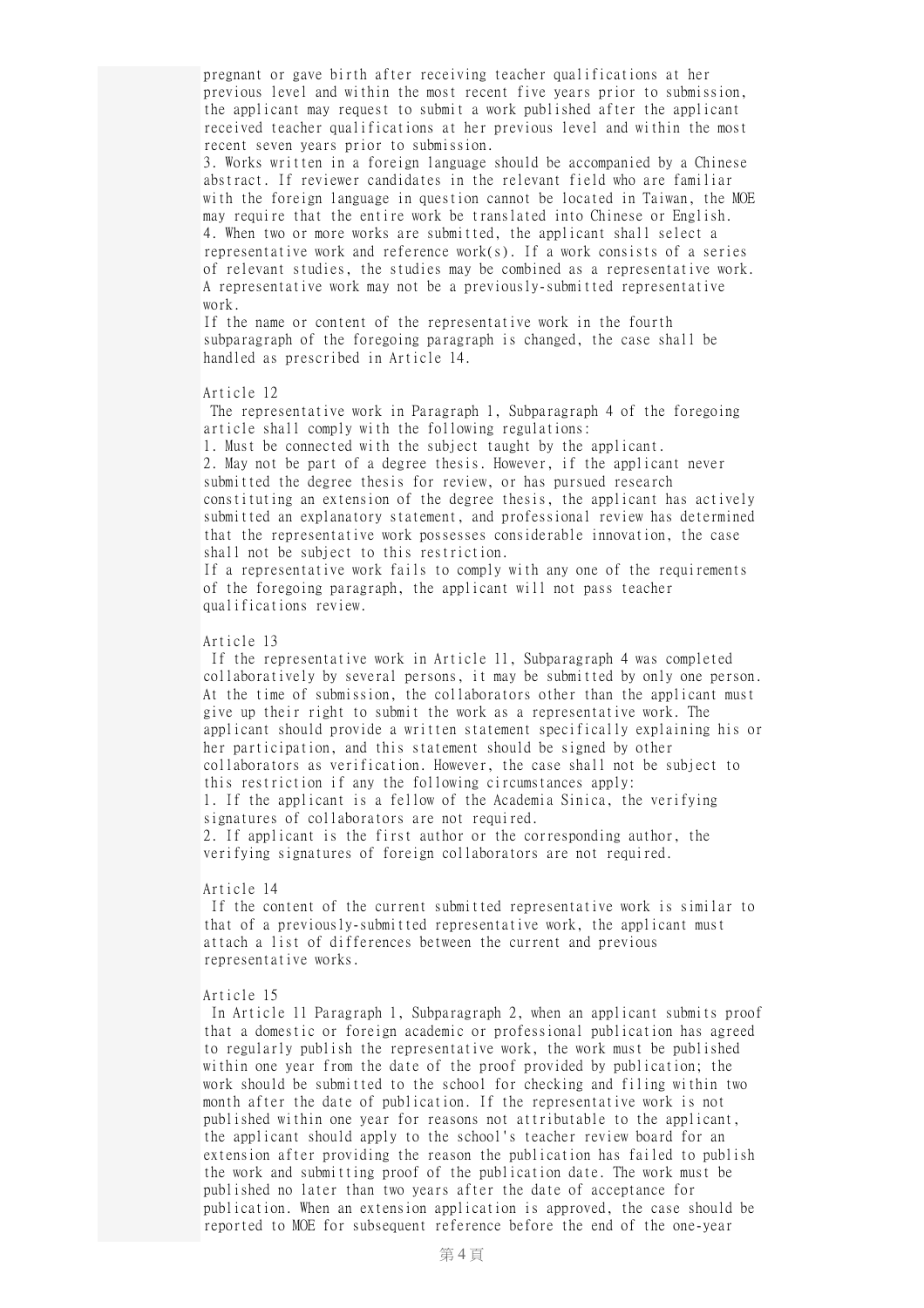extension deadline.

The work in the foregoing paragraph may not be submitted on a subsequent occasion after it has been reviewed.

The school should reject the application and notify the MOE if a representative work has been handed over for publication, but has not been published by the deadline prescribed in Paragraph 1. If the applicant's teacher qualifications are still being reviewed by the MOE, the application will be rejected. If the applicant's teacher qualifications have passed review, and the applicant has been issued a teacher certificate, the MOE will revoke the applicant's teacher qualifications, and will annul or request the return of the applicant's teacher certificate for the new level.

# Article 16

When a submission is made pursuant to Article 4, Subparagraph 1 or Article 6, Subparagraph 1, a degree thesis, creative work, performance/exhibition, written report, or technical report (herein referred to as degree thesis) may be submitted instead of a professional written work.

#### Article 17

To provide further reference information for review, the applicant may state all individual professional or academic results obtained from receiving his or her previous teacher qualifications until this promotion application on his or her teacher qualifications review curriculum vitae.

#### Article 18

When, pursuant to Statute Article 14, Subparagraph 3 of this Statute, an applicant submits a work, proof of achievement, or technical report instead of a professional written work, the following conditions apply: 1. An art teacher may submit works and proof of achievement for review of teacher qualifications; the scope of such works or achievements may encompass fine art, music, dance, folk art, drama, film, and design. 2. An applied technology teacher who has achieved concrete results in the form of a practical or theoretical innovation, improvement, or extended application in a specific area of technology may submit a technical report; the scope of review may include the following:

(1) Patents or innovative results.

(2) An analytical research report on specialized technology or management cases providing wide-ranging, unique insights and contributions. (3) R&D results making a special contribution to practical improvements in

industrial/academic collaborative efforts. 3. If a physical education teacher, or an athlete trained by the teacher, places at a major international athletic competition, the teacher may submit this result as proof of achievement. The major international athletic competition and proof of achievement in the foregoing paragraph shall be as defined in guidelines determined and announced by the MOE.

The review guidelines in the first subparagraph of the foregoing paragraph are shown in Attached Table 1; the review guidelines in the second subparagraph are shown in Attached Table 2; the review guidelines in the third subparagraph are shown in Attached Table 3.

## Article 19

When an applicant holds a foreign degree or diploma, the Regulations Regarding the Assessment and Recognition of Foreign Academic Credentials for Institutions of Higher Education shall govern entrance qualifications, school of graduation, course of study, study period, and circumstances under which a degree or diploma is not recognized. However, if an applicant's period of study exceeds two-thirds of the periods specified in Article 9, Paragraph 1 or 3 in the foregoing Regulations, and the applicant's degree thesis, written work, or work of art passes the school's preliminary review and the MOE's second evaluation, the case shall not be subject to this restriction.

#### Article 20

When an applicant holds a foreign degree or diploma, the school shall verify the degree or diploma in accordance with the foregoing Regulations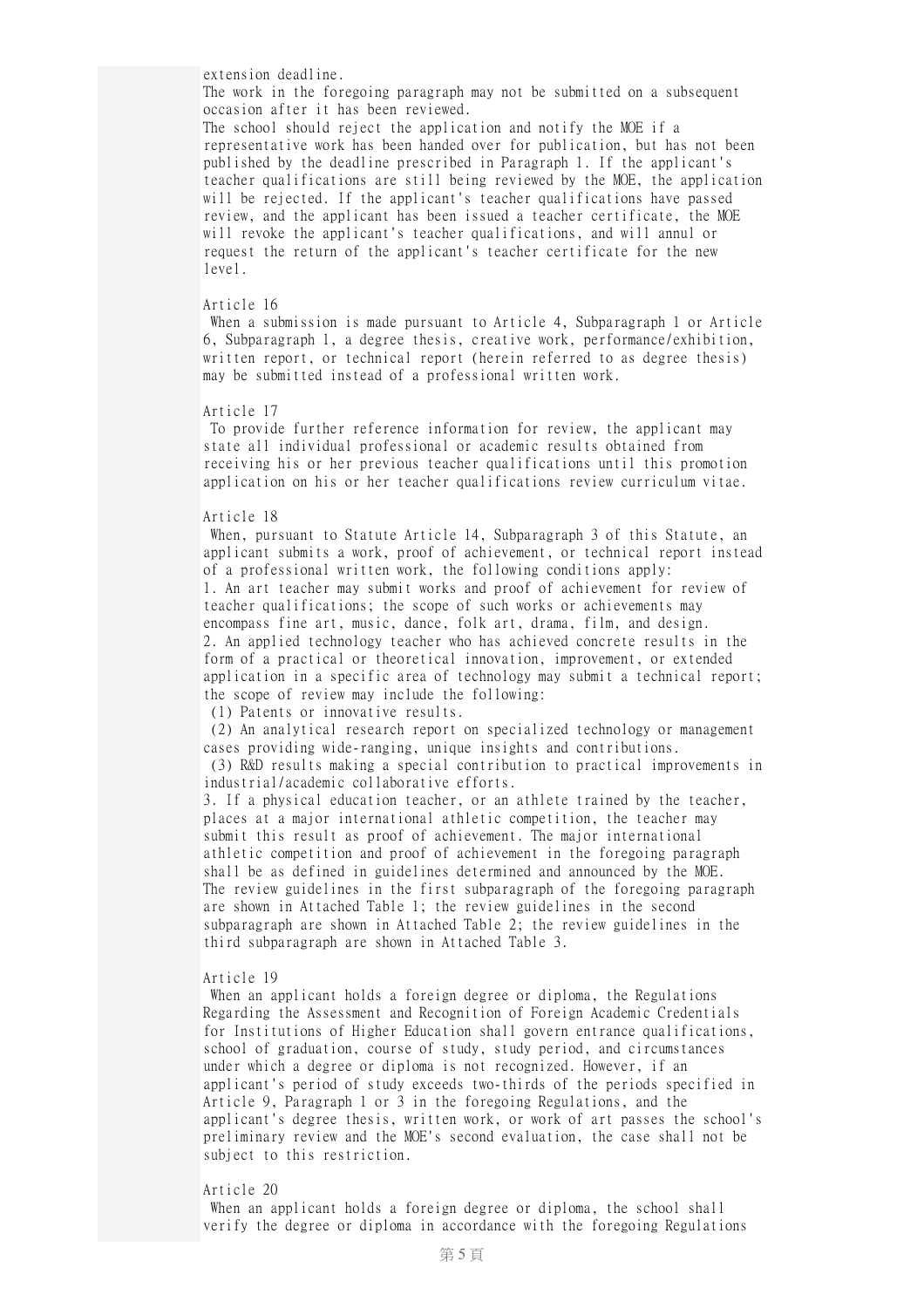Regarding the Assessment and Recognition of Foreign Academic Credentials when the case is evaluated by the teacher review board or reviewed by a subject panel. However, if the name of the foreign degree and relevant academic standards have been approved and announced by the MOE, only inspection will be necessary, rather than verification.

When a foreign school's academic system, or degree and diploma names and attributes, differ from those in Taiwan, apart from applying the regulations in the foregoing article, recognition principles are as shown in Attached Table 4.

If a school doubts the recognition of a foreign degree or diploma, it may forward the case to the MOE for review and judgment. When necessary, the MOE may predicate recognition on a review of the applicant's professional written works (including degree thesis).

Article 21

When the holder of a provisional degree certificate formally issued by the school where the applicant studied submits an application, after the school has verified the degree, it may submit an application based on the recognition time recorded on the certificate. However, after receiving a formal degree certificate, the applicant must present the certificate to the school for checking, copying, and filing within one month. If the graduation date recorded on the degree certificate and that on the provisional degree certificate are inconsistent, recognition shall be performed on the basis of the date on the degree certificate. If submission is not performed in accordance with regulations, the school must reject the application and notify the MOE. If the applicant's teacher qualifications are still being reviewed by the MOE, the application will be rejected. If the applicant's teacher qualifications have passed review, and the applicant has been issued a teacher certificate, the MOE will revoke the applicant's teacher qualifications, and will annul or request the return of the applicant's teacher certificate for the new level.

### Article 22

A teacher meeting the following conditions may apply for review of qualifications:

1. A teacher employed by a school and actually teaching. However, after approval to establish a school has been granted, a teacher who has been hired by the school and has actually reported to work may submit an early application before the first academic year students have arrived. 2. A part-time teacher who has an employment contract, actually teaches at least one full credit hour each term, and performs at least 18 hours of classroom teaching. A part-time teacher at national or special municipality open universities, open colleges attached to open universities, open schools of continuing education, or open college schools of continuing education who actually teaches at least two full credit hours each term. 3. A teacher who has taken an approved sabbatical leave or leave without pay, but who is still responsible for on-campus teaching, and meets the teaching hours requirements of the foregoing subparagraph. The application in the foregoing paragraph should be made through the school at which the teacher is a full-time employee. If a teacher has on temporary transfer to another school for at least three years, after passing review by the school-level teacher review board, the teacher may apply through the school to which he or she has been temporarily transferred. A teacher who is not a full-time employee of any school may perform application through a school at which he or she is a part-time employee.

A teacher who is engaged full-time in continuing education or research in Taiwan or abroad, or who has gone overseas to lecture, and is not actually a teacher at a school during the current term, may not submit an application.

### Article 23

With regard to review of teacher qualifications, the school shall perform preliminary review and the MOE shall perform a second evaluation.

Article 24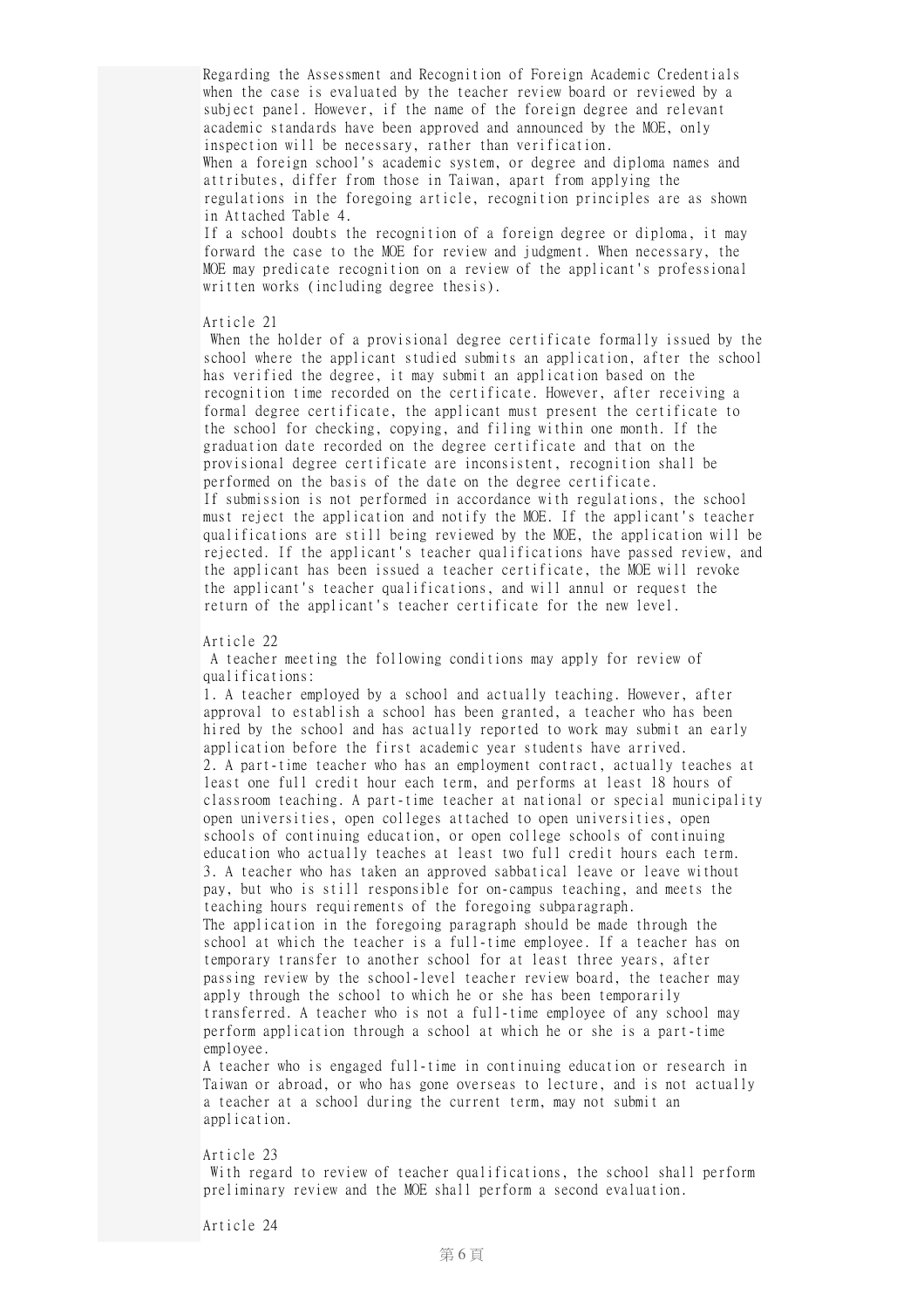Preliminary review procedures shall comply with school's relevant regulations, and shall seek to assess an applicant's teaching, research, service, and guidance performance; the applicant's professional written works (including degree thesis) shall be sent to scholars and experts outside the school (or outside college, graduate institute, or department) assessment. After approval by the school's teacher review board, the application should be forwarded to the MOE for second evaluation.

# Article 25

The MOE's second evaluation is performed in accordance with the following regulations:

1. When an applicant submits a degree or diploma for review, the applicant's academic and work credentials shall be handled in accordance with this Statute, these Regulations, and other relevant regulations. If the recognition of the degree is doubtful or review by the school not successfully completed, the MOE shall review the case and make a judgment. When necessary, the MOE may review the applicant's professional written works (including degree thesis).

2. When an applicant submits professional written work, after classifying the academic field of the works, the MOE shall engage a consultant in that field to recommend scholars and experts for review work.

3. When an applicant submits works, proof of achievement, or technical reports, after classifying the relevant academic field, the MOE shall engage a consultant with practical experience in that field to recommend experienced teachers or working experts with teaching qualifications for review work.

## Article 26

When the MOE performs a second evaluation, the MOE shall determine assessment items and standards for professional written works (including degree thesis), works of art, proof of achievement, and technical reports.

#### Article 27

When professional written works, proof of physical education achievement, or technical reports are submitted, the MOE shall send the materials simultaneously to three scholars and experts for assessment. When works of art or proof of art achievement are submitted, the MOE shall send the materials simultaneously to four scholars and experts for assessment. The reviewers must be fully qualified.

#### Article 28

When the MOE performs a second evaluation, the applicant's professional written works, works of art, proof of achievement, or technical reports pass if they receive review scores of 70 points or above, and fail if they have scores of less than 70 points.

When applicants teaching at schools are assessed on the basis of their teaching, service, and guidance performance, the 70-point passing threshold for the review in the foregoing paragraph and the teaching, service, and guidance performance and ratios reported by the school shall be used to calculate the applicant's minimum passing score. However, if, after calculation, the applicant's minimum passing score is less than 65 points, 65 points shall be taken as the minimum passing score. The method of calculating a minimum passing score in the foregoing paragraph shall be based on a perfect score of 100 points; as determined in the school regulations, school teaching, service, and guidance performance shall account for 20%-30% of overall performance.

### Article 29

When the MOE performs a second evaluation, and professional written works, proof of physical education achievement, or technical report have been submitted, the applicant shall be approved if two reviewers give passing scores. If works of art or art proof of achievement has been submitted, the applicant shall be approved if three reviewers give passing scores. When the review results for submitted works, works of art, proof of achievement, or technical report, or recognition following review, are in doubt, the MOE shall additionally send the materials to one to three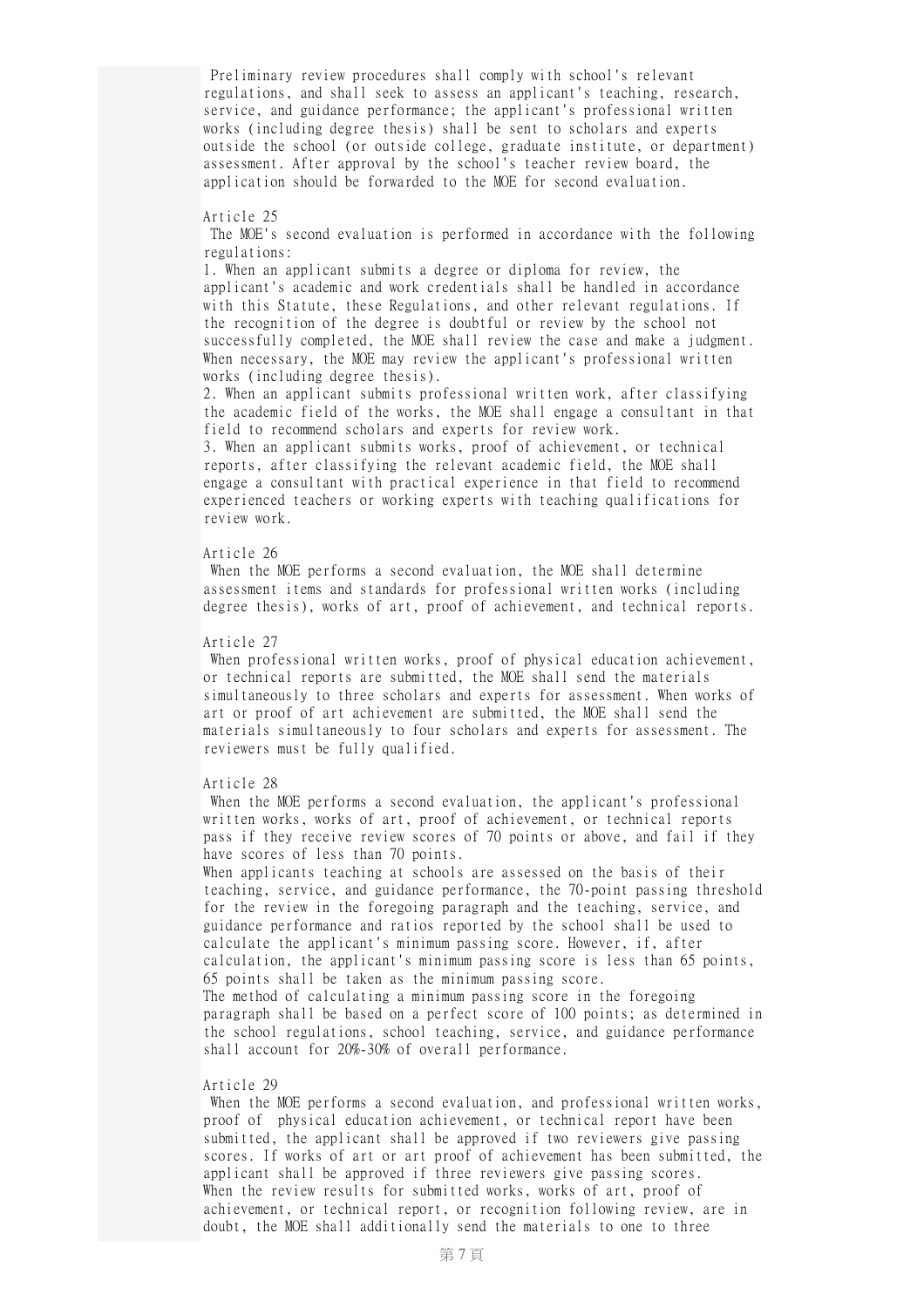scholars and experts for review, and the MOE shall judge the case on the basis of the original and new review opinions.

# Article 30

When the MOE handles a teacher qualifications review case, the review should be completed within four months from the date the MOE receives the application, but there may be a delay due to winter or summer vacation. However, if a case is especially complex, plagiarism is suspected, or difficulties are encountered, the review period may be extended, in which case the applicant shall be notified. When the MOE performs a second evaluation, if there is a need for additional documents or explanations, the school must provide the required documents or explanations within four months after the date of notification by the MOE. If the required documents or explanations are not provided by the deadline, or fail to comply with the requirements of Article 11, the case shall not be accepted, and the original materials shall be returned. However, if there are special circumstances and the MOE has approved an extension application, the case shall not be subject to this restriction. An applicant may not make another application for review of the same level of teacher qualifications while the MOE has not yet completed second evaluation procedures.

#### Article 31

After completing review procedures, the MOE shall communicate the review results to the school in a letter. The school shall notify the applicant in writing within 14 days after receiving the review results.

### Article 32

After completing second evaluation, the MOE shall select an appropriate location at which to disclose and preserve the applicant teacher's representative work, degree thesis, works of art, or technical reports. However, technical reports that must be kept confidential shall not be disclosed.

## Article 33

To maintain the fairness of assessment, the process of review by the school and MOE and reviewers' assessment opinions shall be kept confidential, except when such information must be provided to agencies accepting teachers' appeals and other remedial agencies in accordance with regulations.

If the applicant or other person acting on the applicant's behalf asks, lobbies, tempts with enticements, threatens, or otherwise interferes with reviewers or review procedures, and the circumstances are severe, the qualifications review procedures will be stopped immediately, and the applicant notified; no teacher qualifications review applications will be accepted from that applicant for two years from the date of notification.

## Article 34

When an application is made for teacher qualifications review pursuant to Article 19 of this Statute, after the case passes preliminary review by the school and the MOE has been notified to perform second evaluation, the applicant's professional written work shall be sent to scholars and experts for review in accordance with these Regulations. If the case passes review, the MOE shall approve the applicant's teacher qualifications and proof of special academic contributions.

### Article 35

After an applicant's teacher qualifications have been approved, the MOE shall issue the applicant a teacher certificate for the level sought. The MOE shall determine the format of the teacher certificate.

## Article 36

The date stated on the teacher certificate for use in calculating length of service shall be determined using the following methods: 1. Within three months of their time of hiring, newly-hired teachers must notify the MOE to perform second evaluation. After a teacher has passed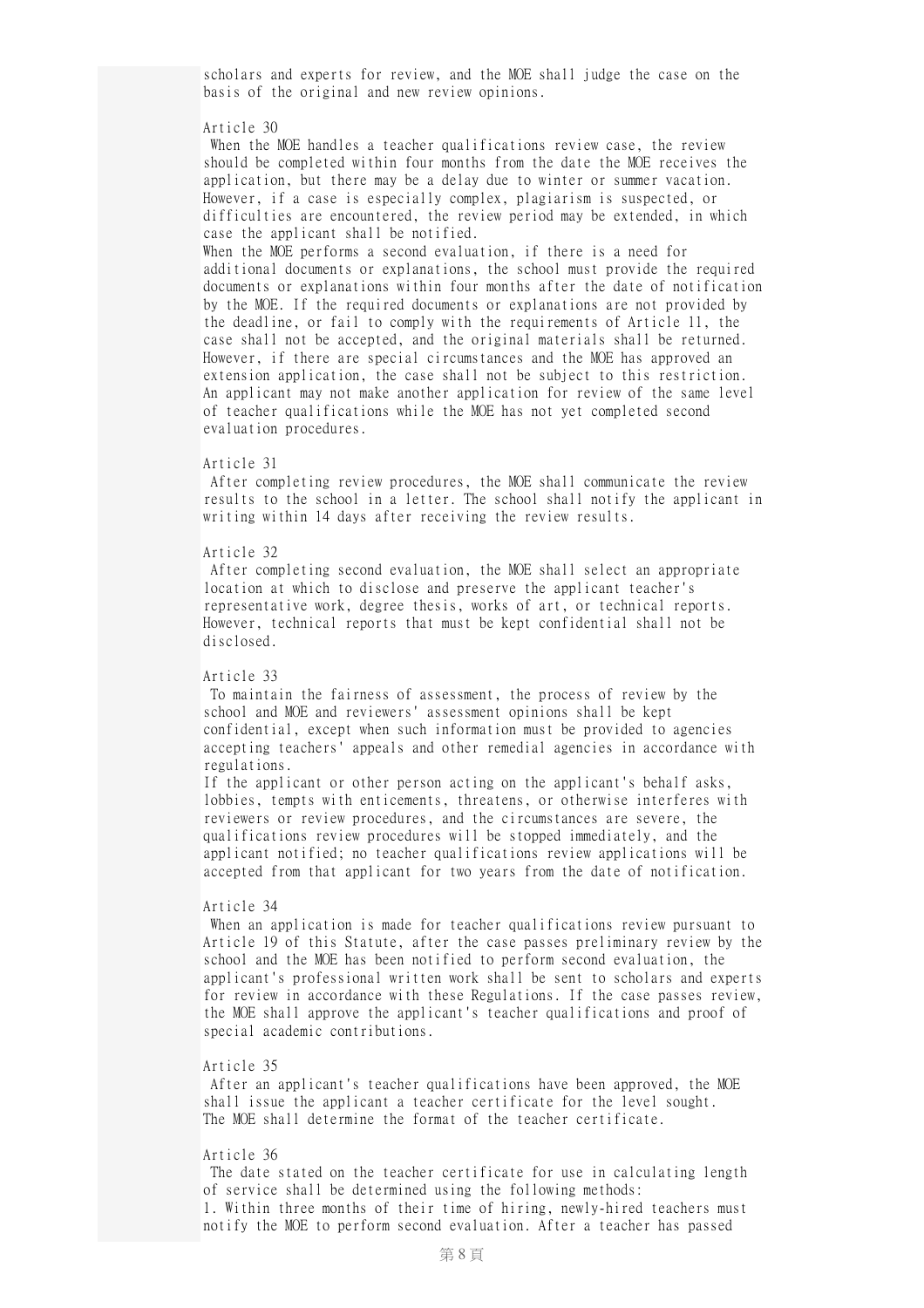second evaluation, the date shall be the starting date of the employment contract.

2. Within three months of the beginning of the term, promoted teachers must notify the MOE to perform second evaluation. After a teacher has passed second evaluation, the date shall be the starting date of the term. 3. If a teacher fails to notify the MOE to perform second evaluation before the deadlines prescribed in the two foregoing subparagraphs, after the teacher passes second evaluation, the date shall be the date on which the school actually notified the MOE to perform second evaluation. However, if there are special circumstances or if, in the case of newly-hired teachers, verification of foreign degree or diploma is not completed in accordance with Articles 20 and 21 within three months after being hiring, the starting date may be determined as in the two foregoing subparagraphs after the school asks the MOE for an extension and the case is approved.

# Article 37

If, when accepting a teacher qualifications review case, the MOE discovers that an applicant has any of the following circumstances, and this fact is confirmed after review by the MOE, the applicant shall not pass qualifications review, and no further qualifications review applications shall be accepted from the applicant for the periods stated in each subparagraph; schools shall also be notified of the circumstances: 1. The teacher qualifications review curriculum vitae or collaborator verification intentionally includes false information: One to three years. 2. A severe violation of academic ethics: Three to five years. 3. A work, work of art, performance/exhibition, or technical report contains plagiarism, pirated material, or other fraudulent information: Five to seven years.

4. The applicant's academic or work credentials, proof of achievement, proof that a professional written work has been accepted by a publication for regular publication, or collaborator verification is forged or has been altered: Seven to ten years.

The MOE shall determine verification procedures for the matters in the various subparagraphs of the foregoing paragraph.

If, after review of teacher qualifications, an applicant has been found to have any of the circumstances in the various subparagraphs of Paragraph 1, and the facts have been reviewed and confirmed, the case shall be handled in accordance with the following methods:

1. When an applicant had originally passed review and been issued a teacher certificate, the teacher qualifications for that level shall be revoked and the person asked to return the teacher certificate. In addition, no further teacher qualifications review applications shall be accepted from the applicant during the period prescribed in Paragraph 1.

2. When an applicant had originally failed review, no further teacher qualifications review applications shall be accepted from the applicant during the period prescribed in Paragraph 1.

If, before notifying the MOE to perform second evaluation, of after the applicant's teacher qualifications have been reviewed by the MOE, a school discovers that an applicant has any of the circumstances in the various subparagraphs of Paragraph 1, the school shall report its state of verification and handling recommendations to the MOE for review. When the MOE authorizes a school to review teacher qualifications on its own pursuant to Article 39, if the school discovers during the application process or after the applicant's teacher qualifications have been reviewed that an applicant has any of the circumstances in Paragraph 1, it shall handle the situation as prescribed in Paragraphs 1 to 3, and shall report its review procedures and handling results to the MOE for future reference.

#### Article 38

If the MOE does not accept an application as a penalty in accordance with the regulations of the foregoing article, it shall notify the school to handle the situation in accordance with relevant regulations of this Statute and the Teacher Act.

Article 39